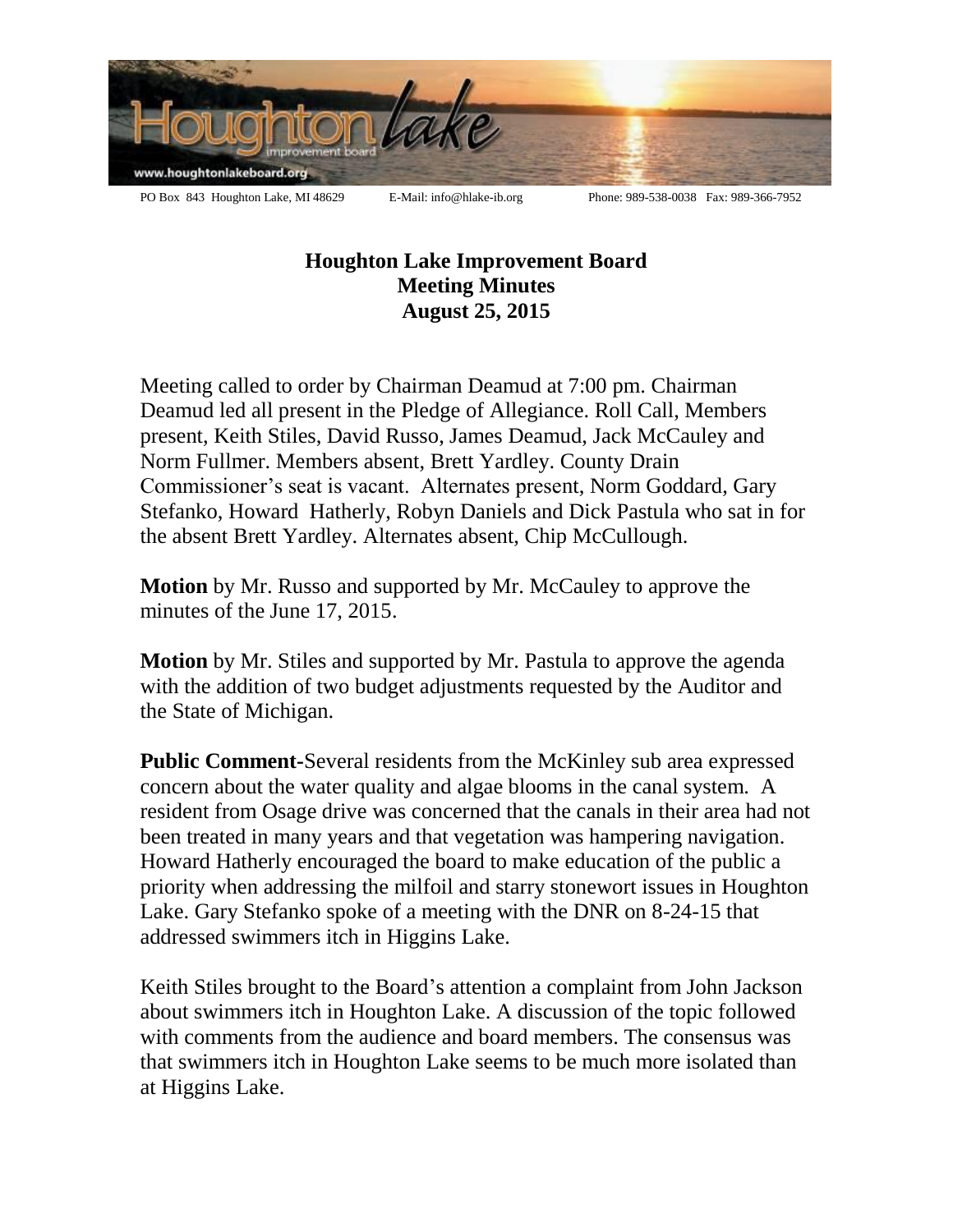**Chairman's Report-**Chairman Deamud paid tribute to Board member and Drain Commissioner Sheridan Cole who passed away since the last board meeting. He suggested that a "Friend of Houghton Lake" plaque be presented to Mr. Cole's family in his honor. Chairman Deamud addressed the board members expressing his disappointment for their inaction at the June board meeting. His feeling was that milfoil was not under control and was concerned that a whole lake treatment would be necessary if actions were not taken.

**Motion** by Mr. Pastula and supported by Mr. Russo to have "Friend of Houghton Lake" plaque made in Mr. Cole's honor. All present voting in the affirmative the motion carries.

**Treasurers Report** Treasurer Fullmer stated that as a result of the 2015 audit the Board needs to make two line item budget adjustments that were overspent by \$100 on audit fees and \$87 on insurance. Also presented were four invoices to be paid totaling \$29,532.13. Current balances with Chemical Bank are \$821,582.73 in the money market account and \$10,921.49 in the checking account.

**Motion** by Mr. Russo and supported by Mr. McCauley to make the two budget adjustment requested by the auditor. All present voting in the affirmative the motion carries.

**Motion** by Mr. Pastula and supported by Mr. McCauley to approve payment of the four invoices presented totaling \$29,532.13. All present voting in the affirmative the motion carries.

Results of the AIS-MSU boat wash over the 4th of July weekend were not available as there have been several personnel changes at MRWA. The HLLA provided free hotdogs and beverages. Thank you to those who volunteered for this event.

There were no decisions made at the Roscommon County Road Commission meeting held on 6-25-15. Another meeting is scheduled for 8-27-15 with the Road Commission.